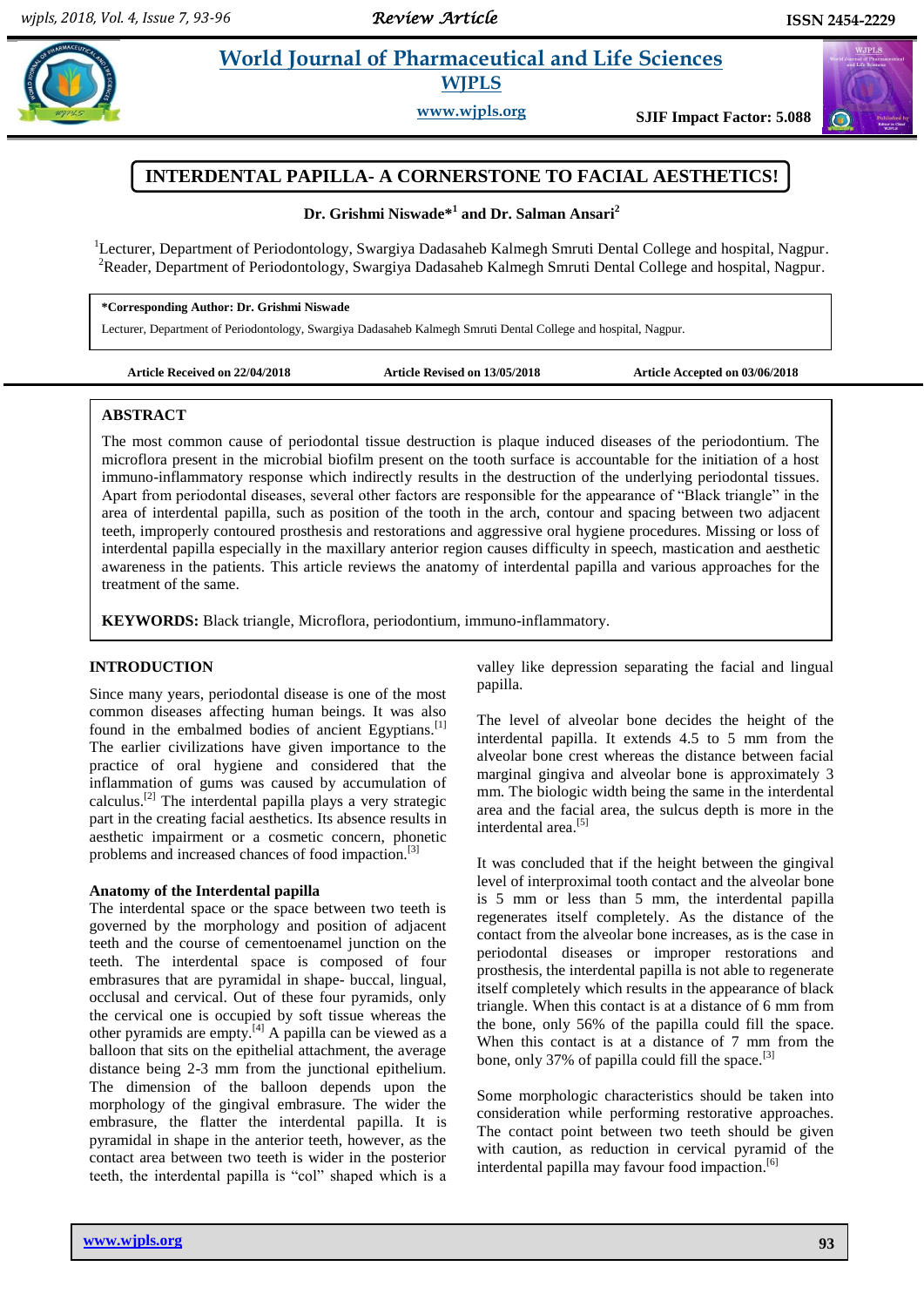#### **Factors influencing the presence of interdental papilla[7]**

- 1. Distance between the contact point and alveolar crest.
- 2. Biotype of the periodontium- The thick periodontal biotype is more fibrotic and resilient thus protecting itself from the insults of dental treatment of oral hygiene procedures.
- 3. Flat gingival scallop since the bone has a congruous relationship with the gingiva and is less prone to recession.
- 4. Shape of the tooth- Squarer teeth have better interdental papilla health because of lesser distance between the contact point and alveolar crest.

## **Etiology of loss of interdental papilla[8]**

- 1. Abnormal shape of the tooth.
- 2. Improper contours of prosthetic crowns or restorations.
- 3. Traumatic oral hygiene procedures in the interdental area.
- 4. Periodontal disease.
- 5. Acute gingival diseases like acute necrotizing ulcerative gingivitis which results in punched out crater like depression of the interdental papilla.
- 6. As a response to periodontal therapy during healing.
- 7. Spacing between teeth or loss of teeth.

### **Classification of loss of interdental papilla**

For the treatment of missing interdental papilla, proper identification and exact description of extent of loss of papillary height is essential. One such generally accepted classification system is presented below given by Nordland WP and Tarnow DP in 1998.<sup>[9]</sup> The anatomical landmarks included in this classification system areinterdental contact point, apical extent of Cementoenamel junction (CEJ) on the facial surface, and the interproximal coronal extent of CEJ. The classification is as follows-

**Normal**- Interdental papilla fills embrasure space to the apical extent of the interdental contact point/area.

**Class I**- The tip of interdental papilla lies between the interdental contact point and the most coronal extent of the interproximal CEJ (space present but interproximal CEJ is not visible).

**Class II**- The tip of interdental papilla lies at or apical to the interproximal CEJ but coronal to the apical extent of facial CEJ (interproximal CEJ visible).

**Class III-** The tip of interdental papilla lies in level with or apical to facial CEJ.

Other classification systems are those given by Jemt in  $1997<sup>10</sup>$  for the degree and regeneration of interdental papillae adjacent to single implant restorations and once classification system given by Cardaropoli in  $2004<sup>11</sup>$ 

which can be used in the absence of contact points and midline diastema.

### **Treatment of missing interdental papilla**

The regeneration and reconstruction of lost interdental papilla is one of the most challenging and least predictable periodontal treatments for the clinicians. Therefore the periodontal integrity of the interdental papilla should be maintained at all costs while performing any dental treatment. Nowadays, the prime concern of the patient after dental treatment is aesthetics. Hence, the key indications for treatment of lost interdental papillae are cosmetic concern of the patient, phonetic problems because of the passage of air, food or saliva from the space and food retention in the interdental area.

### **Non-surgical techniques[6]**

- 1. Resolution of gingival inflammation by scaling and root planing prior to any treatment procedures if the primary cause of loss of interdental papilla is periodontal disease. In such cases, treatment of periodontal disease is more important than the reconstruction of lost papillae.
- 2. Reinforcement of oral hygiene procedures if the etiology of the absence of interdental papilla is traumatic or aggressive oral hygiene methods. Overzealous toothbrushing is not advisable as it results in injury to the soft tissues as well as the hard tissues of the teeth.
- 3. Correction and relocation of the contact point in cases where the papilla is missing because of malpositioning of the tooth.
- 4. In situations where there is spacing between the teeth for example midline diastema, the interdental papilla is missing as no contact point is present between two teeth. Orthodontic treatment can be carried out in such cases. Creation of a contact point by orthodontic treatment results in the creeping of the interdental gingival tissues and conception of an interdental papilla results.
- 5. Repeated curettage of the interdental papilla performed every 15 days for 3 months resulted in the regeneration of papilla after approximately 9 months in some cases whereas other cases did not show any response.

## **Surgical techniques**

1. Gingivectomy and gingivoplasty- In cases of gingival enlargements, if the enlarged tissue does not subside by nonsurgical therapy, gingivectomy is carried out to remove the excess tissue and gingivoplasty is done to recontour the gingival tissues including the interdental papilla. In diseases such acute necrotizing ulcerative periodontitis, after the clinical signs have subsided, gingivoplasty and reconstruction of interdental papilla is needed as the interdental papilla are characteristically involved in this disease.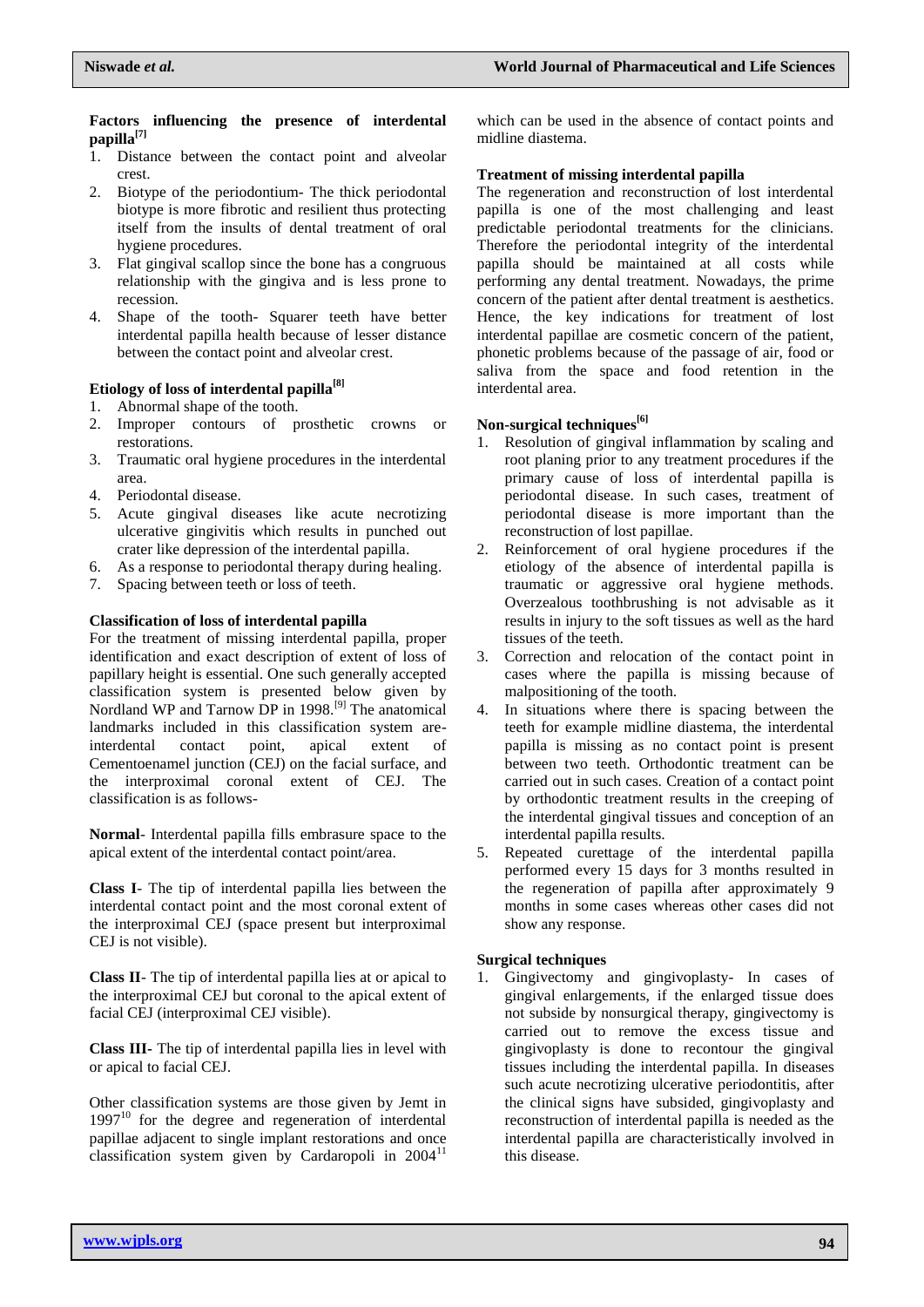- 2. Papilla preservation flap- Papilla preservation technique as suggested by Takei et al in  $1985^{[12]}$  is used for preventing the destruction of interdental papilla with the use of full thickness flap that includes the interdental papilla. Simplified papilla preservation flap (SPPF) as suggested by Cortellini in 1999 $^{[14]}$  and Modified papilla preservation flap $^{[13]}$ are also modified techniques for the preservation of interdental papilla.
- 3. Method to coronally displace the gingivopapillary unit with the use of connective tissue graft (CTG) by technique given by Han and Takei in  $1996$ .<sup>[15]</sup> A semilunar incision is given just above the interdental area and an envelope flap is created. A CTG is placed within this pouch and is sutured in place. Another technique given by Robert Azzi in  $1998^{[16]}$ makes use of CTG which is placed in contact with the alveolar bone after elevation of flap by giving sulcular incision.
- 4. Roll technique<sup>[17]</sup> The use of Pedicle flap ensures a predictable blood supply to the graft derived directly from the base of mobilized flap.
- 5. Buccal and palatal split thickness flap with CTG from tuberosity area.
- 6. Subepithelial CTG from tuberosity area placed at the level of mucogingival junction. An envelope flap is prepared by giving an incision at the level of mucogingival junction. The graft is placed in this pouch which allows coronal displacement of the gingiva.[18] This approach can be used to treat gingival recession as well as missing interdental papilla.
- 7. Bone graft harvested from tuberosity area and CTG from palate. The same technique presented above can be performed with the addition of bone graft from tuberosity area and CTG from the hard palate. The bone graft will give an additional volume to the interdental tissue.<sup>[19]</sup>
- 8. Buccal displacement of full thickness flap raised from slightly palatal aspect with coronal pull sutures. This technique is performed adjacent to dental implants with missing interdental papilla.<sup>[20]</sup> The buccal displacement of the flap is followed by vestibuloplasty after 4-5 weeks.
- 9. Surgical recontouring of the gingiva followed by use of ovate pontics in cases of fixed partial dentures in the anterior area of dentition.
- 10. Use of biomaterials such as Platelet rich fibrin (PRF) or Platelet rich plasma (PRP) that consist of growth factors derived from the patient itself. Their use promotes wound healing and hemostasis. PRP or PRF can be used a membrane or bone graft in the periodontal surgical procedures. They have mechincal adhesive properties as well as biologic functions like that of fibrin glue.
- 11. Use of hyaluronic acid. Hyaluronic acid is a glucosaminoglycan (GAG) present in the extracellular matrix of tissues. It plays an important role in cell migration and stimulation of connective tissue cells. Case report showing the use of HA as

infiltration in the interdental papilla every 7 days for 4 weeks is present in the literature.<sup>[21]</sup>

12. Use of microsurgical approach for performing periodontal surgeries.[22]

The literature available on the regeneration of interdental papilla lacks long term randomized clinical trials with sufficient number of subjects. Only case reports depicting the surgical techniques are present. Therefore, a conclusion cannot be drawn as to which technique gives a predictable result and should be preferred over the other.

## **CONCLUSION**

Several factors are responsible for the loss of interdental papilla and appearance of black triangle, the most common reason being periodontal disease. The reconstruction of interdental papilla is very perplexing with low certainty. For that reason, the integrity of the interdental papilla should always be preserved. Proper care should be taken during fabrication of prostheses and restorations, proper oral hygiene instructions should be given to the patient to avoid overzealous brushing or flossing and patients coming to the clinics should be educated regarding the importance of oral hygiene and the consequences of periodontal disease.

### **REFERENCES**

- 1. Breasted JH: *The Edwin Smith surgical papyrus*, Chicago, University of Chicago Press, 1930.
- 2. Castiglione A: *History of medicine*, ed 2, New York, Knopf, 1941.
- 3. Tarnow DP et al. The effect of the distance from the contact point to the crest of the bone on the presence or absence of interproximal dental papilla. J Periodontol, 1992; 63: 995-996
- 4. Bresson G et al. pleading for a too often neglected discipline: Dental anatomy various interesting aspects in current practice. Rev Odontostomatol, 1978; 7(1): 47-56.
- 5. Newman, Takei, Klokkevold, Carranza. Carranza's Clinical Periodontology.  $12<sup>th</sup>$  Edition. Elsevier.
- 6. Giovan Paolo Prini Prato et al. Interdental papilla management- a review and classification of therapeutic approaches. International journal of Periodontics and restorative dentistry, 2004; 24(3): 247-255.
- 7. Zetu L, Wang HL. Management of interdental/inter-implant papilla. J Clin Periodontol, 2005; 32: 831–9.
- 8. Singh VP, Uppoor AS, Nayak DG, Shah D. Black triangle dilemma and its management in esthetic dentistry. *Dental Research Journal*, 2013; 10(3): 296-301.
- 9. Nordland WP, Tarnow DP. A classification system for loss of papillary height. J Periodontol, 1998; 69: 1124–6.